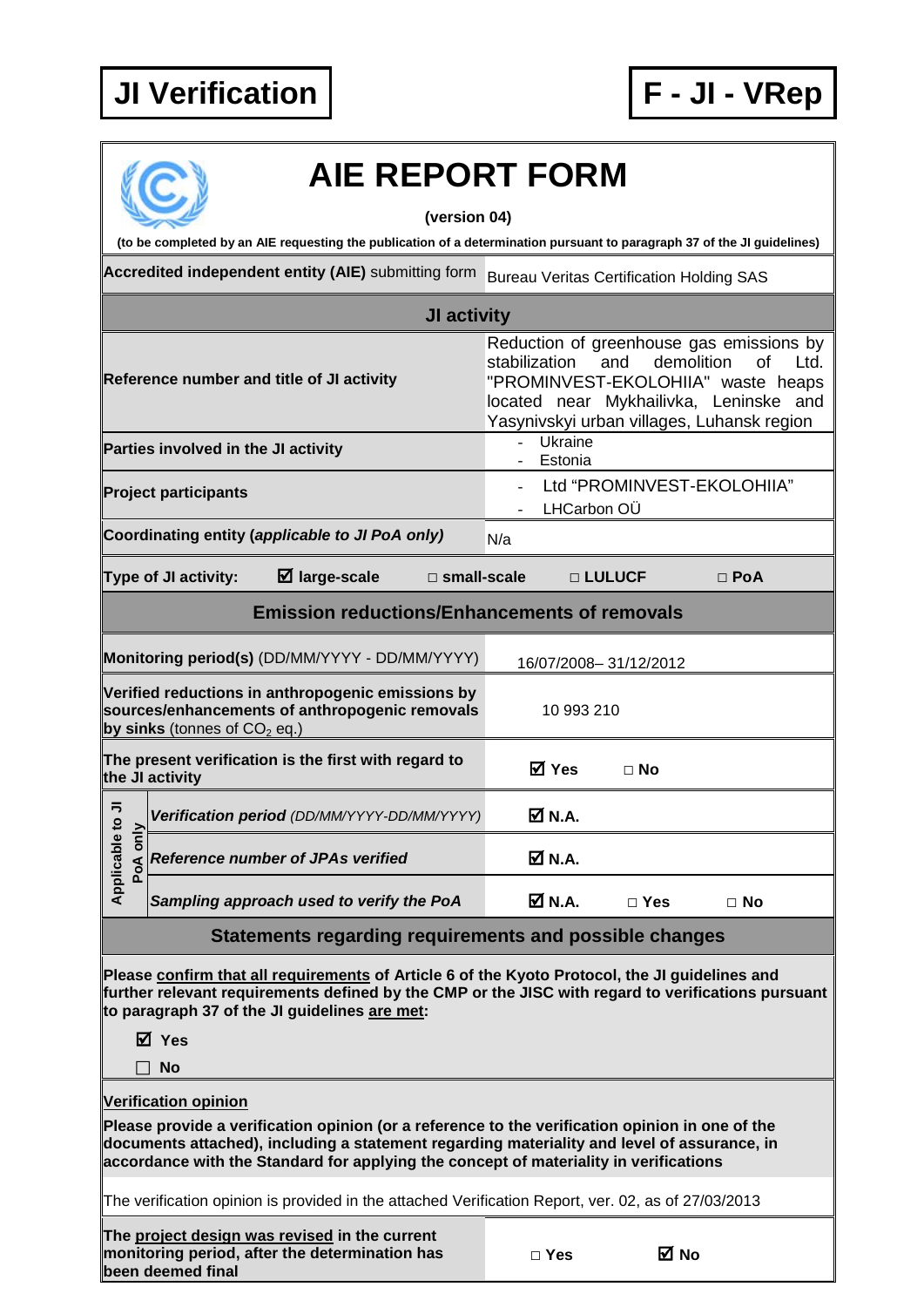| required information)                                                                                                                                                     | If yes, please list all revisions to the project design<br>and express a determination opinion (or provide a<br>reference to an attached document containing the                                                                                                                                | $\overline{\mathsf{M}}$ N.A. |               |           |  |  |  |
|---------------------------------------------------------------------------------------------------------------------------------------------------------------------------|-------------------------------------------------------------------------------------------------------------------------------------------------------------------------------------------------------------------------------------------------------------------------------------------------|------------------------------|---------------|-----------|--|--|--|
|                                                                                                                                                                           | If project design was revised in the current<br>monitoring period, please confirm that conditions<br>defined in JI guidelines (paragraph 33) are still met                                                                                                                                      | <b>Ø</b> N.A.                | $\Box$ Yes    | $\Box$ No |  |  |  |
|                                                                                                                                                                           | If project design was revised in the current<br>monitoring period, please confirm that the changes<br>do not alter the original determination opinion                                                                                                                                           | M N.A.                       | $\Box$ Yes    | $\Box$ No |  |  |  |
| If project design was revised in the current<br>monitoring period, please confirm that:                                                                                   |                                                                                                                                                                                                                                                                                                 | M N.A.                       | $\Box$ Yes    | $\Box$ No |  |  |  |
|                                                                                                                                                                           | (a) Physical location of the project has not changed                                                                                                                                                                                                                                            |                              |               |           |  |  |  |
|                                                                                                                                                                           | (b) If emission sources have changed, they are<br>reflected in an updated monitoring plan                                                                                                                                                                                                       | $\overline{\mathsf{M}}$ N.A. | $\Box$ Yes    | $\Box$ No |  |  |  |
|                                                                                                                                                                           | (c) Baseline scenario has not changed                                                                                                                                                                                                                                                           | <b>Ø</b> N.A.                | $\Box$ Yes    | $\Box$ No |  |  |  |
|                                                                                                                                                                           | (d) Changes are consistent with JI specific approach<br>or CDM methodology upon which the<br>determination was prepared for the project                                                                                                                                                         | $\overline{\mathsf{M}}$ N.A. | $\Box$ Yes    | $\Box$ No |  |  |  |
| The monitoring plan was revised in the current<br>monitoring period                                                                                                       |                                                                                                                                                                                                                                                                                                 |                              | $\square$ Yes | M No      |  |  |  |
| (applicable to JI PoA only)                                                                                                                                               | If yes, please specify for which technologies and measures<br>under each type of JPA the monitoring plan was revised                                                                                                                                                                            |                              |               |           |  |  |  |
| monitoring plans                                                                                                                                                          | The current revisions to the monitoring plan<br>improve the accuracy and/or applicability of<br>information collected, compared to the original<br>monitoring plan without changing conformity with<br>the relevant rules and regulations for establishing                                      | $\Box$ Yes                   | $\Box$ No     | MN.A.     |  |  |  |
| List of documents attached to the verification report form                                                                                                                |                                                                                                                                                                                                                                                                                                 |                              |               |           |  |  |  |
| Please attach relevant documents used in the verification process and mark below accordingly                                                                              |                                                                                                                                                                                                                                                                                                 |                              |               |           |  |  |  |
| ☑<br><b>Verification report</b>                                                                                                                                           |                                                                                                                                                                                                                                                                                                 |                              |               |           |  |  |  |
| Written approvals by the Parties involved, if applicable                                                                                                                  |                                                                                                                                                                                                                                                                                                 |                              |               |           |  |  |  |
|                                                                                                                                                                           | $\boxtimes$ Other relevant documents:                                                                                                                                                                                                                                                           |                              |               |           |  |  |  |
| □                                                                                                                                                                         | Document listing all revisions to the project design, if applicable                                                                                                                                                                                                                             |                              |               |           |  |  |  |
| □                                                                                                                                                                         | Determination that the revisions to the project design, if applicable, do not alter the<br>original determination opinion and that the conditions defined by paragraph 33 of the JI<br>guidelines are still met                                                                                 |                              |               |           |  |  |  |
| □                                                                                                                                                                         | Revised monitoring plan, if applicable                                                                                                                                                                                                                                                          |                              |               |           |  |  |  |
| □                                                                                                                                                                         | Determination that the revisions to the monitoring plan, if applicable, improve the<br>accuracy and/or applicability of information collected, compared to the original monitoring<br>plan without changing conformity with relevant rules and regulations for establishing<br>monitoring plans |                              |               |           |  |  |  |
| ❏                                                                                                                                                                         | Sampling plan, if applicable (JI PoA only)                                                                                                                                                                                                                                                      |                              |               |           |  |  |  |
| $\blacksquare$ Any other documents (please list):<br>Annex 1: Calculation of GHG emission reductions (Excel file)<br>Annex 2: Definition of key notions and abbreviations |                                                                                                                                                                                                                                                                                                 |                              |               |           |  |  |  |